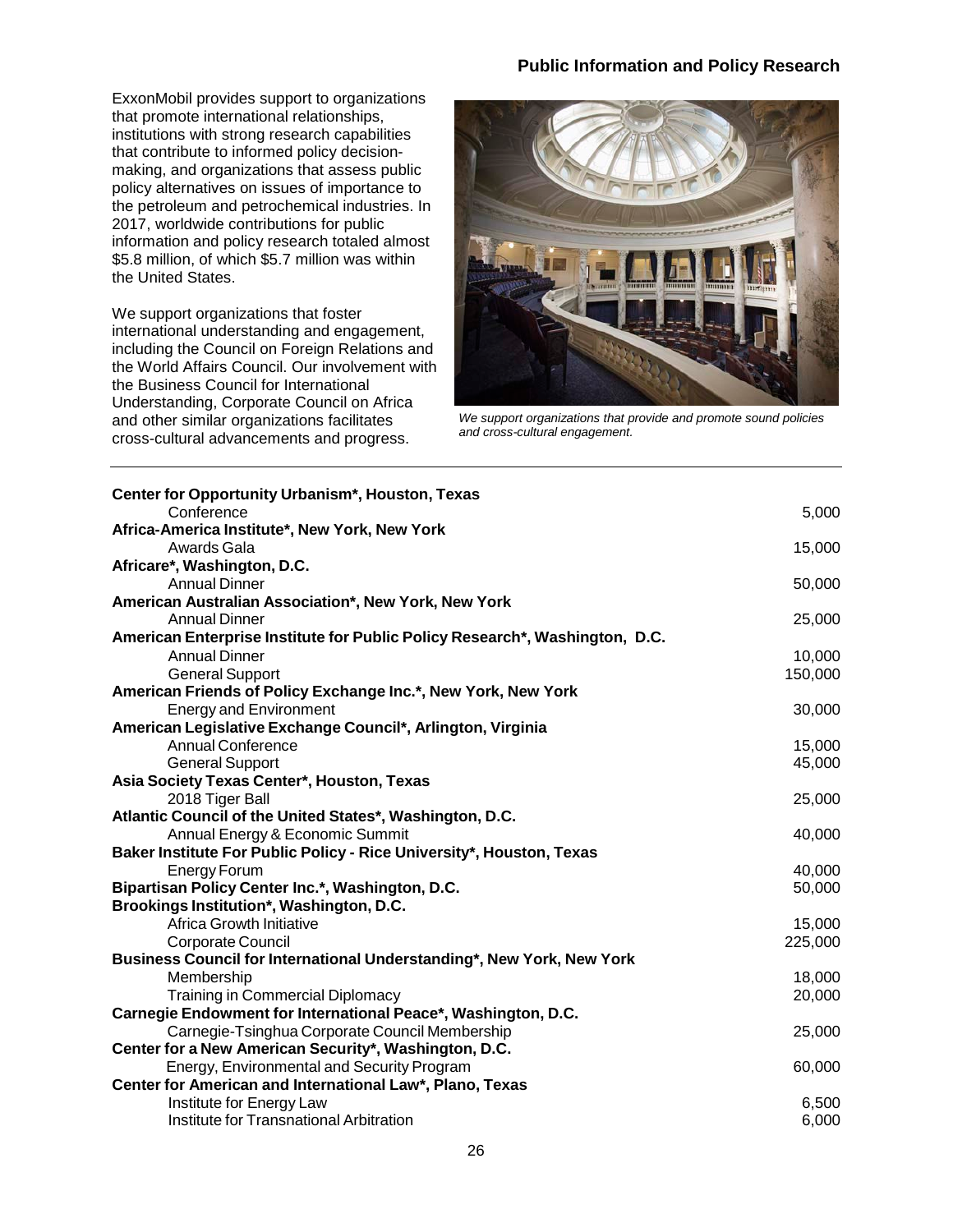| Other Contributions, each under \$5,000                                           | 5,500     |
|-----------------------------------------------------------------------------------|-----------|
| SW Institute for International and Comparative Law                                | 5,000     |
| Center for Strategic and International Studies*, Washington, D.C.                 |           |
| Africa Initiative                                                                 | 10,000    |
| <b>General Support</b>                                                            | 225,000   |
| Securing our Future Capital Campaign (\$5M: 2015-2019)                            | 1,000,000 |
| Columbia University*, New York, New York                                          |           |
| Center on Global Energy Policy                                                    | 50,000    |
| Concordia Summit Inc.*, New York, New York                                        |           |
| Concordia Annual Summit                                                           | 50,000    |
| Congressional Black Caucus Foundation* Inc.*, Washington, D.C.                    | 175,000   |
| Congressional Hispanic Caucus Institute*, Washington, D.C.                        | 130,000   |
| Corporate Council on Africa*, Washington, D.C.                                    |           |
| Africa Finance Forum                                                              | 5,000     |
| <b>Biennial Summit</b>                                                            | 100,000   |
| <b>UN General Assembly Event</b>                                                  | 20,000    |
| <b>General Support</b>                                                            | 25,000    |
| Council of State Governments*, Lexington, Kentucky                                | 5,000     |
| Council on Foreign Relations Inc.*, New York, New York                            |           |
| Corporate Program                                                                 | 100,000   |
| Council on Foreign Relations*, Washington, D.C.                                   |           |
| Africa Initiative                                                                 | 40,000    |
| Eisenhower Exchange Fellowships Inc.*, Philadelphia, Pennsylvania                 |           |
| Chairman's Circle Membership                                                      | 100,000   |
| Federalist Society for Law and Public Policy Studies*, Washington, D.C.           | 10,000    |
| Financial Executives Research Foundation Inc.*, Morristown, New Jersey            |           |
| Research Program                                                                  | 40,000    |
| Fund for Peace*, Washington, D.C.                                                 |           |
| Human Rights & Business Roundtable                                                | 5,000     |
| Future 500*, San Francisco, California                                            |           |
|                                                                                   | 35,000    |
| <b>Energy Solutions Program</b>                                                   |           |
| George Washington University*, Washington, D.C.                                   |           |
| Middle East Policy Forum                                                          | 25,000    |
| <b>Regulatory Studies Center</b>                                                  | 50,000    |
| Georgetown University, Center for Contemporary Arab Studies*, Washington, D.C.    |           |
| Center for Contemporary Arabic Studies                                            | 20,000    |
| Georgetown University*, Washington, D.C.                                          |           |
| Science in the Public Interest                                                    | 30,000    |
| German Marshall Fund of the U.S.*, Washington, D.C.                               | 15,000    |
| Harvard University*, Cambridge, Massachusetts                                     |           |
| Corporate Responsibility Initiative (External Sustainability Advisory Panel)      | 16,000    |
| Hawthorn Club*, Lee, New Hampshire                                                | 10,000    |
| Hoover Institution*, Stanford, California                                         | 15,000    |
| Institute for Human Rights and Business*, United Kingdom                          |           |
| General Support (External Sustainability Advisory Panel)                          | 20,000    |
| Institute for Policy Innovation*, Irving, Texas                                   | 10,000    |
| Education and Advocacy on Energy Policy Issues                                    |           |
| Institute of Internal Auditors Research Foundation*, Lake Mary, Florida           |           |
| Research Program                                                                  | 5,000     |
| Institute of the Americas*, La Jolla, California                                  |           |
| Geopolitics of Energy Workshop                                                    | 15,000    |
| Membership                                                                        | 25,000    |
| Intellectual Property Owners Education Foundation*, Washington, D.C.              | 10,000    |
| Inter-American Dialogue*, Washington, D.C.                                        |           |
| Leadership for the Americas Annual Awards Gala                                    | 10,000    |
| Membership                                                                        | 25,000    |
| International Institute for Conflict Prevention & Resolution*, New York, New York |           |
| Corporate Leadership Award Dinner                                                 | 10,000    |
|                                                                                   |           |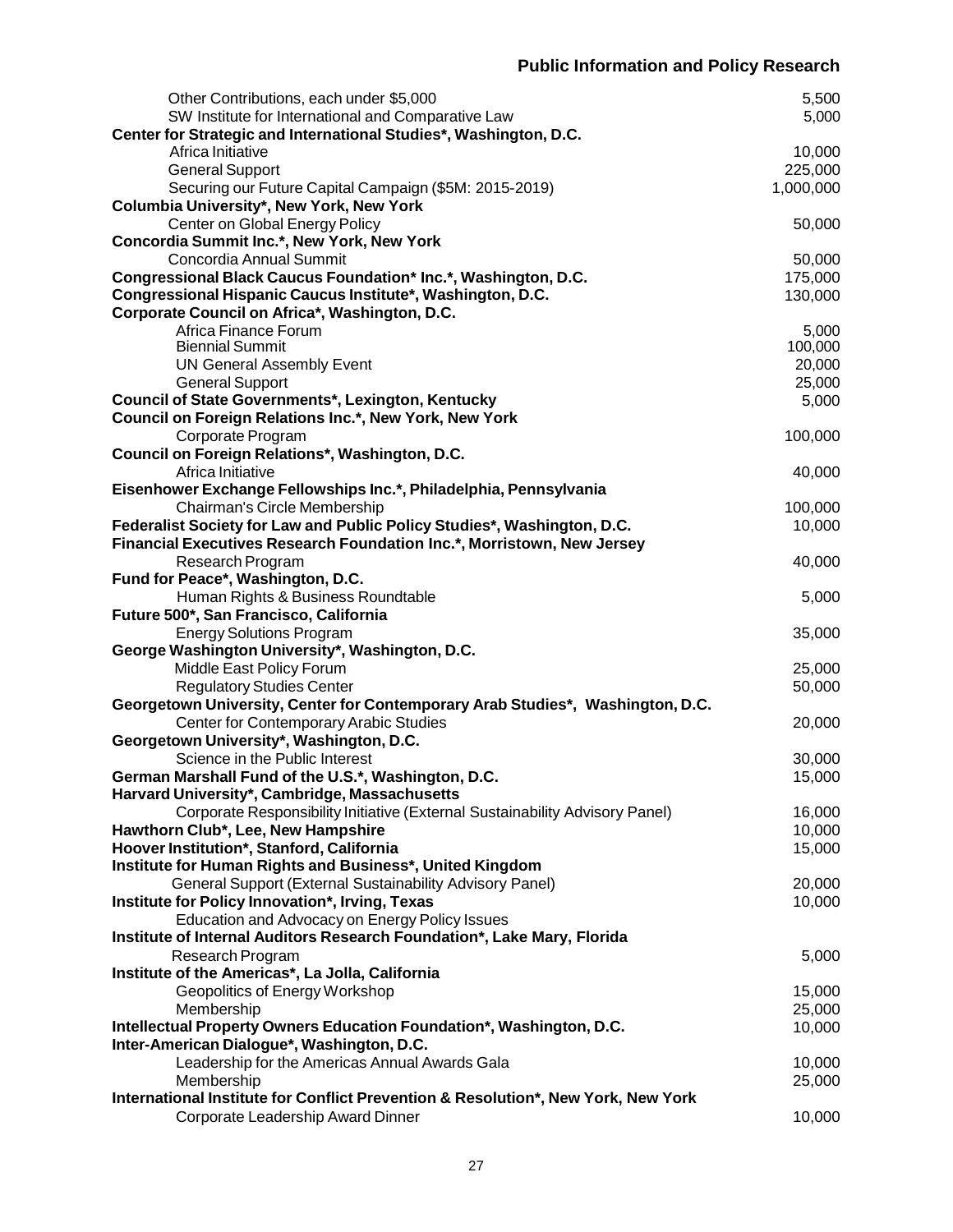| International Research Center for Energy and Economic Development*, Boulder, Colorado                |         |
|------------------------------------------------------------------------------------------------------|---------|
| <b>Event Support</b>                                                                                 | 5,000   |
| Johns Hopkins University*, Washington, D.C.                                                          |         |
| <b>SAIS - Regional Energy Programs</b>                                                               | 30,000  |
| Joint Center for Political and Economic Studies*, Washington, D.C.                                   |         |
| <b>Annual Gala</b>                                                                                   | 5,000   |
| Manhattan Institute for Policy Research*, New York, New York                                         |         |
| <b>Center for Energy Policy</b>                                                                      | 115,200 |
| Massachusetts Institute of Technology*, Cambridge, Massachusetts                                     |         |
| <b>Energy Policy Studies</b>                                                                         | 100,000 |
| Mexican Cultural Institute*, Washington, D.C.                                                        | 5,000   |
| Middle East Institute*, Washington, D.C.                                                             | 25,000  |
| Mountain States Legal Foundation*, Lakewood, Colorado                                                | 5,000   |
| National Black Chamber of Commerce*, Washington, D.C.                                                | 30,000  |
| National Bureau of Asian Research*, Seattle, Washington                                              |         |
| <b>Energy Programs</b>                                                                               | 50,000  |
| <b>NBR Chairman's Council</b>                                                                        | 30,000  |
| National Bureau of Economic Research*, Cambridge, Massachusetts                                      | 25,000  |
| National Center for State Courts*, Williamsburg, Virginia                                            | 25,000  |
| National Conference of State Legislatures Foundation for State Legislatures*,                        |         |
| Denver, Colorado                                                                                     |         |
| Foundation for Legislatures                                                                          | 7,500   |
| National Council on US-Arab Relations*, Washington, D.C.                                             |         |
| Arab-US Policymakers Conference<br>National Foreign Trade Council Foundation Inc.*, Washington, D.C. | 30,000  |
| World Trade Dinner & Award Support                                                                   | 6,500   |
| National Foundation for American Policy*, Arlington, Virginia                                        | 5,000   |
| National Governors Association Center for Best Practices*, Washington, D.C.                          | 25,000  |
| National Judicial College*, Reno, Nevada                                                             | 25,000  |
| National Taxpayers Union Foundation*, Washington, D.C.                                               | 40,000  |
| National Woman's Party*, Washington, D.C.                                                            |         |
| <b>Alice Awards</b>                                                                                  | 10,000  |
| Net Impact*, Oakland, California                                                                     |         |
| Sponsorship                                                                                          | 15,000  |
| Oxford Institute for Energy Studies*                                                                 |         |
| Institute for Energy Studies                                                                         | 25,000  |
| Pennsylvania State University*, University Park, Pennsylvania                                        |         |
| Arthur W. Page Center Awards                                                                         | 5,000   |
| Peterson Institute for International Economics*, Washington, D.C.                                    | 25,000  |
| Public Affairs Research Council of Louisiana Inc.*, Baton Rouge, Louisiana                           |         |
| Membership                                                                                           | 10,000  |
| Rand Institute for Civil Justice*, Santa Monica, California                                          | 85,000  |
| Regents of the University of California*, Berkeley, California                                       |         |
| Lawrence Berkley Laboratory                                                                          | 35,000  |
| Regents of the University of California*, Davis, California                                          |         |
| Institute for Transportation Studies                                                                 | 40,000  |
| Regents of the University of Michigan*, Ann Arbor, Michigan                                          | 50,000  |
| Stanford University*, Stanford, California                                                           |         |
| Institute for Economic Policy Research                                                               | 20,000  |
| Stanford University/Center for International Development*, Stanford, California                      | 35,000  |
| Tax Council Policy Institute*, Washington, D.C.                                                      |         |
| <b>General Support</b>                                                                               | 20,000  |
| Other Contributions, each under \$5,000                                                              | 500     |
| Tax Foundation*, Washington, D.C.                                                                    |         |
| Annual Conference & Dinner                                                                           | 6,000   |
| Membership                                                                                           | 20,000  |
| <b>Taxes and Growth Project</b>                                                                      | 70,000  |